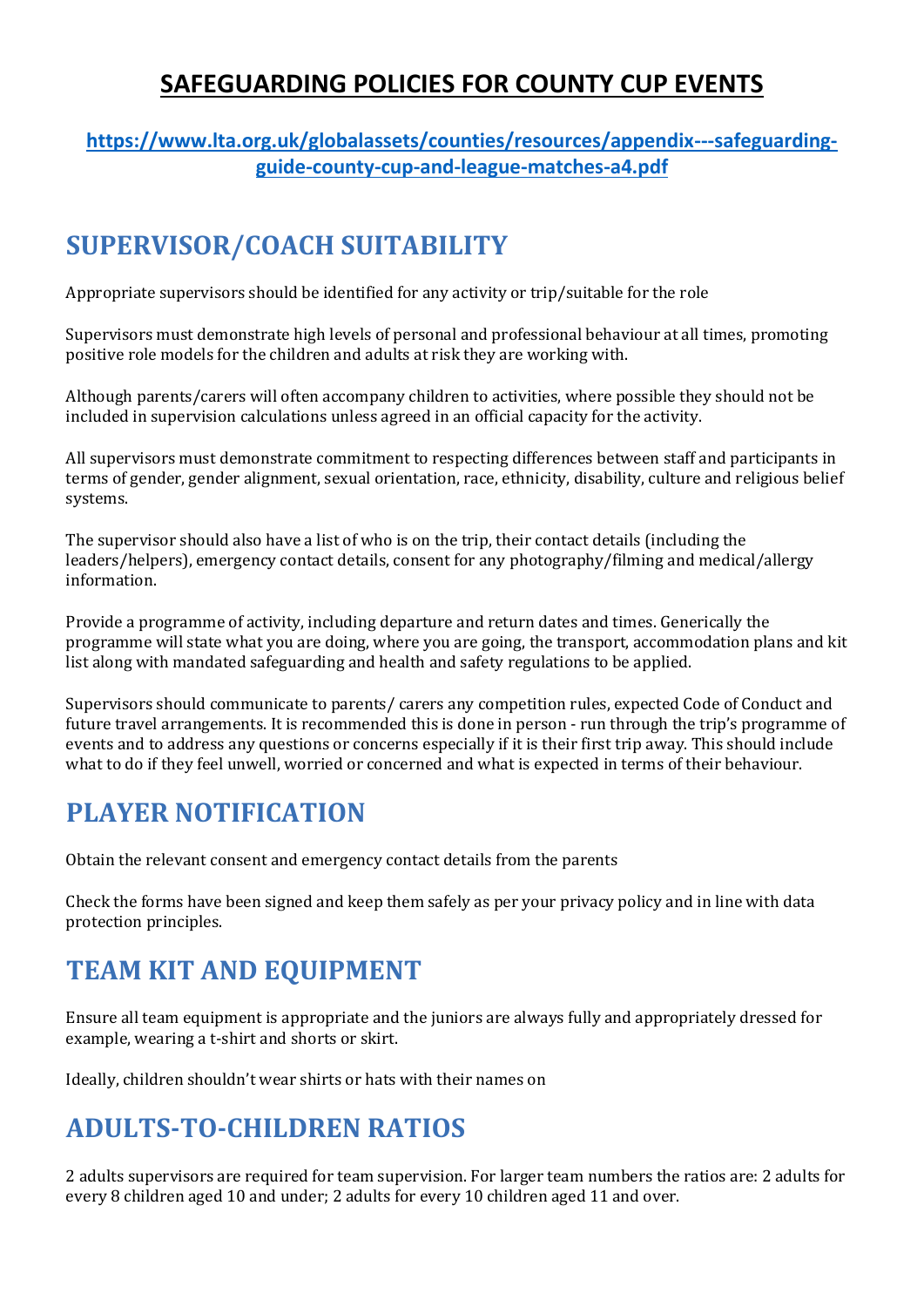#### **GENDER**

The gender of the supervisors should match the gender of the children. At least one of the supervising adults must be the same gender as the children unless this is not possible.

Supervisors should also be provided with knowledge of religious, cultural, language/diet (including fasting) needs of all players.

#### **TRANSPORTATION**

Coaches and other venue staff/volunteers must not be responsible for giving lifts to children on an informal or ad-hoc basis.

Where transportation is formally required as the event team captains and other staff/volunteers may take on the driving responsibility to transport children to the event. In these circumstances, a minimum of 2 adults are to travel in the vehicle with any number of juniors, unless in an emergency situation.

Where transportation is not part of a venue organised trip, parents have a responsibility to ensure appropriate transport arrangements are made for their children and they may choose to make private arrangements with another adult (such as a family friend) to transport their child. In these circumstances, it is advisable to let the venue or supervisor know.

Parents should return a completed Emergency Contact Form and the driver and supervisors should have a copy of this with them on the journey in case of emergencies.

#### **VEHICLES**

Drivers must have a valid UK driving licence, satisfactory DBS check (if applicable), MOT certificate, road tax and insurance, correct licence for mini-bus. All travellers must comply with laws on the use of seatbelts and restraints. Children are to be seated in the back of the vehicle.

It is recommended that rest breaks are taken every two hours of driving. In the event of a vehicle breakdown or accident, the group should remain under the direct supervision of the supervisors wherever possible.

Consideration should be given to the storage of luggage and not blocking access to exit routes.

### **MEDICAL ISSUES AND EMERGENCIES**

#### **MISSING PLAYERS**

Ensure procedures are in place to provide clear guidance how supervisors should respond in these circumstances (see LTA Safeguarding at Events, Activities and Competitions for more details).

When a child is reported missing, allow no more than 20 minutes before calling the police.

#### **DBS**

Anyone who is responsible for children (on behalf of the club/county/school) needs an LTA DBS check that is less than three years old.

Parents do not require a DBS check if they are supervising their own child on a trip. However, if a parent has been asked by the club/county association to take on a role then a DBS check is required.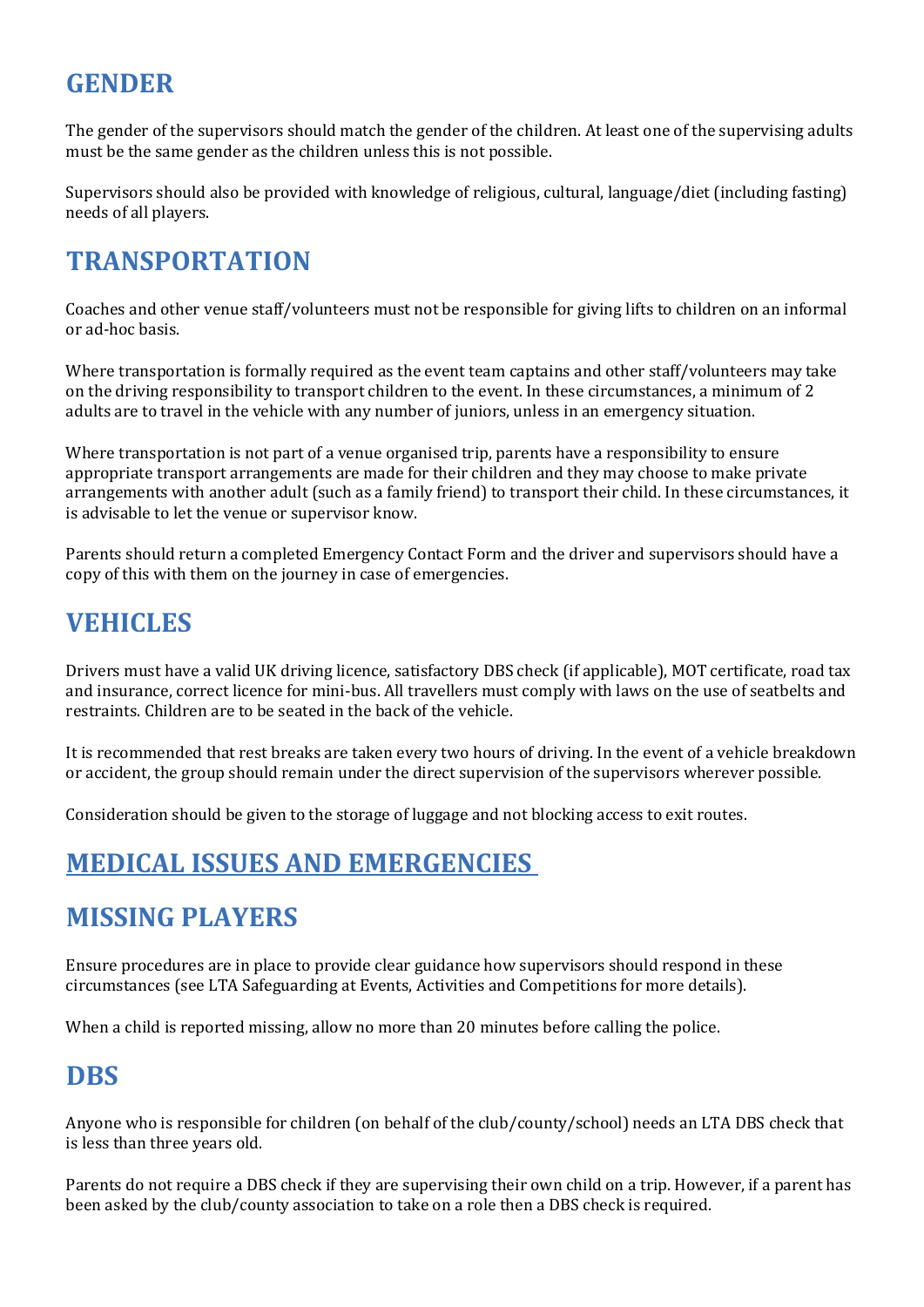If a group of parents have made a private arrangement for one of them to transport/supervise all of their children, a DBS check is not required (due to the fact that it is a private arrangement).

#### **THE VENUE**

Encourage bigger groups to take a comfort break together. If the group has children of mixed genders, there should be at least one supervisor of each gender supervising visits to the toilet.

Mobile phones and other electronic devices must not be used in changing rooms. Anyone observed taking photos or videos in the changing area should be immediately reported to the venue management and police as appropriate.

Where no changing facilities are available children, parents and travelling teams/players will be made aware prior to the game and advised to make alternative arrangements and to take appropriate additional clothing

#### **SOCIAL MEDIA, MOBILE PHONES AND THE INTERNET**

**E-technology, mobile phones, tablets/electronic devices, social media, use of film and photography and access to the internet can be an integral part of larger events and it can be expected that children may have access to some or all of these.** 

Clubs/counties/schools should have an online safety and communication policy and an acceptable use statement for internet and social media which is adhered to by all staff, volunteers and children.

#### **PHOTOGRAPHY AND FILMING**

#### **The LTA Photography Policy applies to all LTA Staged Competitions (all tennis competitions and tournaments that are organised and delivered by the LTA).**

This policy also sets out guidelines for other tennis venues and organisations running tennis competitions on behalf of the LTA and which is further supported by the Photography and Filming Best Practice Guidance.

#### **RETURN TRIP AND LATE COLLECTION**

Where possible supervisors can confirm with parents/ carers that they are on time for the arrival at the prearranged designated pick up point.

The pick up point should be well lit, secure and a public place preferably linked to the club or sport centre or agreed suitable venue.

#### **LATE COLLECTION**

Supervisors should not be responsible for transporting children in the event of late collection other than in the case of an emergency.

If late collection occurs: Ensure that 2 supervisors stay with the child if possible at the pick-up point. Do not send the individual home with anyone else unless you have parental consent.

If collection fails to occur: Try and make contact with the parent/carer to find out what is happening. If contact cannot be made ask the child if they have any alternative contact details for their parent. If unsuccessful, ask the child if there are any other family members who could collect them If unsuccessful and it is not appropriate to take the child home (for example, there is no-one at home), contact should be made with the Police on 1